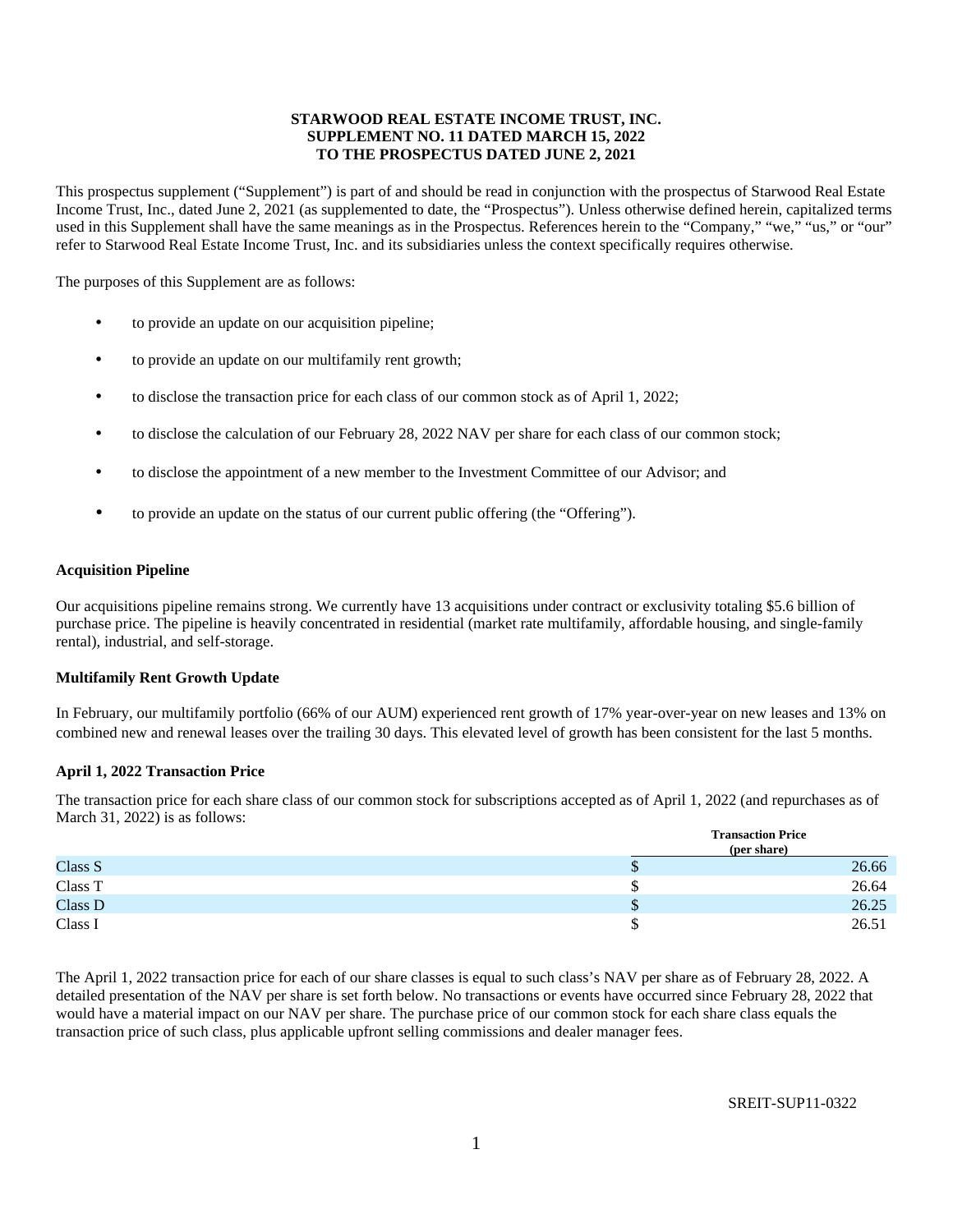## **February 28, 2022 NAV Per Share**

 $\overline{a}$ 

NAV per share is calculated in accordance with the valuation guidelines that have been approved by our board of directors. Our NAV per share, which is updated as of the last calendar day of each month, is posted on our website at *www.starwoodNAV.reit.* Please refer to "Net Asset Value Calculation and Valuation Guidelines" in the Prospectus for information on how our NAV is determined. The Advisor is ultimately responsible for determining our NAV. All of our property investments are appraised annually by third party appraisal firms in accordance with our valuation guidelines and such appraisals are reviewed by our independent valuation advisor. We have included a breakdown of the components of total NAV and NAV per share as of February 28, 2022 along with the immediately preceding month.

Our total NAV presented in the following tables includes the NAV of our Class S, Class T, Class D, and Class I common shares, as well as partnership interests of the Operating Partnership held by parties other than the Company. The following table provides a breakdown of the major components of our NAV as of February 28, 2022 (\$ and shares/units in thousands):

| <b>Components of NAV</b>                              | <b>February 28, 2022</b> |  |  |
|-------------------------------------------------------|--------------------------|--|--|
| Investments in real estate                            | \$<br>20,010,594         |  |  |
| Investments in real estate debt                       | 938,352                  |  |  |
| Cash and cash equivalents                             | 977,809                  |  |  |
| Restricted cash                                       | 666,553                  |  |  |
| Other assets                                          | 651,639                  |  |  |
| Debt obligations                                      | (11,320,361)             |  |  |
| Secured financings on investments in real estate debt | (265, 667)               |  |  |
| Subscriptions received in advance                     | (518,800)                |  |  |
| Other liabilities                                     | (268, 656)               |  |  |
| Performance participation accrual                     | (45,746)                 |  |  |
| Management fee payable                                | (11,273)                 |  |  |
| Accrued stockholder servicing fees <sup>(1)</sup>     | (3,250)                  |  |  |
| Minority interest                                     | (87,956)                 |  |  |
| Net asset value                                       | \$<br>10,723,238         |  |  |
| Number of outstanding shares/units                    | 403,669                  |  |  |
|                                                       |                          |  |  |

(1) Stockholder servicing fees only apply to Class S, Class T and Class D shares. For purposes of NAV we recognize the stockholder servicing fee as a reduction of NAV on a monthly basis. Under accounting principles generally accepted in the United States of America ("GAAP"), we accrue the full cost of the stockholder servicing fee as an offering cost at the time we sell Class S, Class T and Class D shares. As of February 28, 2022, we have accrued under GAAP \$335.7 million of stockholder servicing fees payable to the Dealer Manager related to the Class S, Class T and Class D shares sold.

The following table provides a breakdown of our total NAV and NAV per share, by share class, as of February 28, 2022 (\$ and shares/units in thousands, except per share/unit data):

|                                               |                                 |                                 |                                 |                          | <b>Third-party</b><br><b>Operating</b> |              |
|-----------------------------------------------|---------------------------------|---------------------------------|---------------------------------|--------------------------|----------------------------------------|--------------|
| <b>NAV Per Share</b>                          | <b>Class S</b><br><b>Shares</b> | <b>Class T</b><br><b>Shares</b> | <b>Class D</b><br><b>Shares</b> | Class I<br><b>Shares</b> | Partnership<br>Units $(1)$             | <b>Total</b> |
| Net asset value                               | \$4,702,273                     | 36.625                          | 634.648                         | \$5,009,797              | 239,895                                | \$10,723,238 |
| Number of outstanding shares/units            | 176.350                         | 5.129                           | 24.173                          | 188.968                  | 9,049                                  | 403.669      |
| NAV Per Share/Unit as of February 28, 2022 \$ | 26.66                           | 26.64                           | 26.25                           | 26.51                    | 26.51                                  |              |

(1) Includes the partnership interests of the Operating Partnership held by the Special Limited Partner.

Set forth below are the weighted averages of the key assumptions in the discounted cash flow methodology used in the February 28, 2022 valuations, based on property types. **Exit**

|                      | <b>Discount</b> | <b>EXIL</b><br>Capitalization |  |  |  |
|----------------------|-----------------|-------------------------------|--|--|--|
| <b>Property Type</b> | Rate            | Rate                          |  |  |  |
| Multifamily          | 5.9%            | 4.6%                          |  |  |  |
| Industrial           | 5.9%            | 4.7%                          |  |  |  |
| Office               | 7.5%            | 6.1%                          |  |  |  |
| Other                | 7.9%            | 6.5%                          |  |  |  |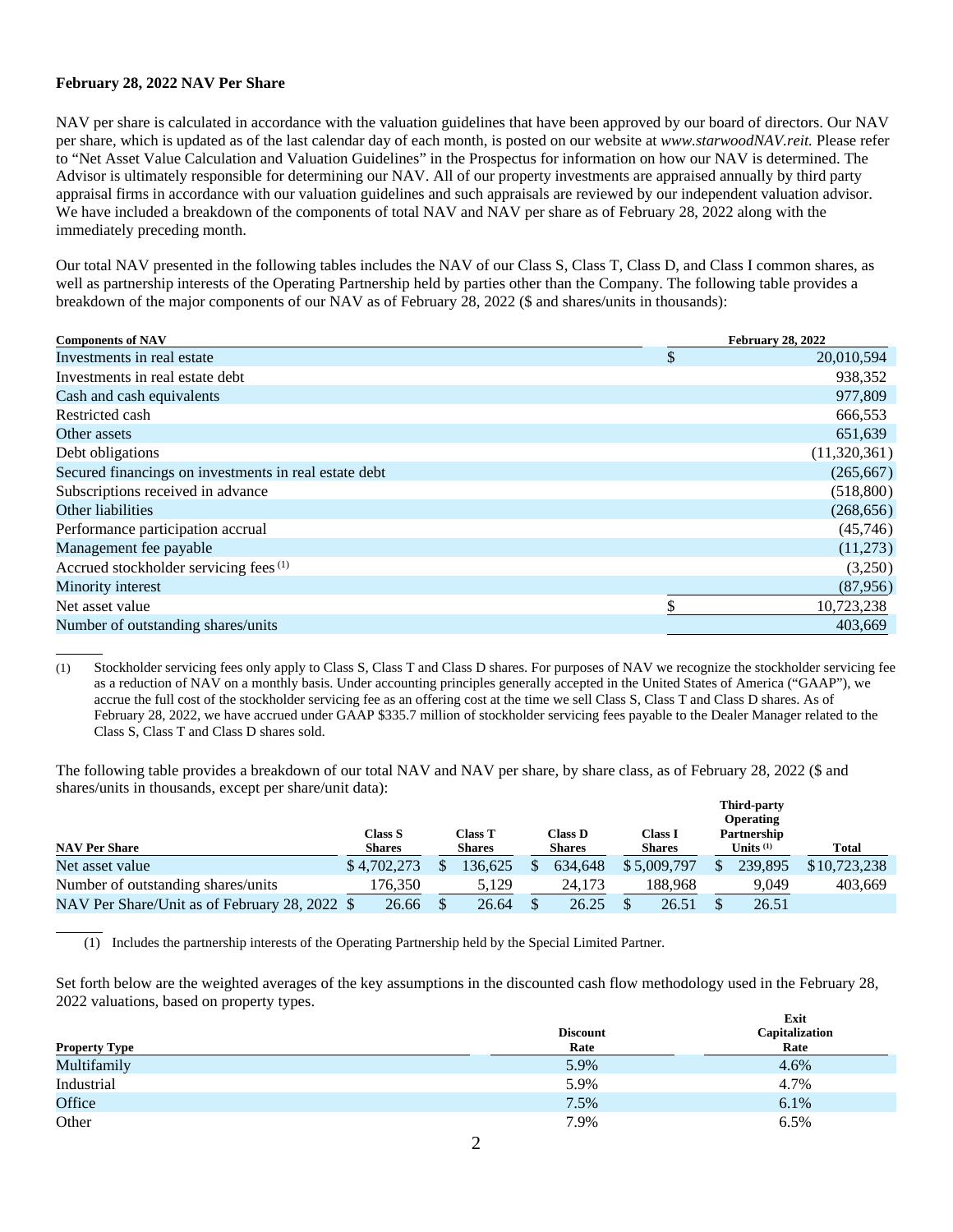These assumptions are determined by the Advisor (except for investments valued by a third party appraisal firm), and reviewed by our independent valuation advisor. A change in these assumptions would impact the calculation of the value of our property investments. For example, assuming all other factors remain unchanged, the changes listed below would result in the following effects on our investment values:

|                                 |                     | <b>Multifamily</b> | <b>Industrial</b> | <b>Office</b> | Other             |
|---------------------------------|---------------------|--------------------|-------------------|---------------|-------------------|
|                                 | <b>Hypothetical</b> | Investment         | Investment        | Investment    | <b>Investment</b> |
| Input                           | Change              | Values             | <b>Values</b>     | Values        | Values            |
| Discount Rate                   | $0.25\%$ decrease   | $+2.0\%$           | $+2.0\%$          | $+1.9\%$      | $+1.9\%$          |
| (weighted average)              | $0.25\%$ increase   | (2.0)%             | (2.0)%            | (1.9)%        | (1.9)%            |
| <b>Exit Capitalization Rate</b> | $0.25\%$ decrease   | $+3.8\%$           | $+3.9\%$          | $+2.8%$       | $+2.6%$           |
| (weighted average)              | $0.25\%$ increase   | (3.4)%             | $(3.5)\%$         | (2.6)%        | (2.4)%            |

The following table provides a breakdown of the major components of our NAV as of January 31, 2022 (\$ and shares/units in thousands):

| <b>Components of NAV</b>                              | <b>January 31, 2022</b> |
|-------------------------------------------------------|-------------------------|
| Investments in real estate                            | \$<br>19,770,271        |
| Investments in real estate debt                       | 945,932                 |
| Cash and cash equivalents                             | 576,180                 |
| Restricted cash                                       | 611,128                 |
| Other assets                                          | 545,063                 |
| Debt obligations                                      | (11,318,239)            |
| Secured financings on investments in real estate debt | (265, 647)              |
| Subscriptions received in advance                     | (453, 494)              |
| Other liabilities                                     | (280, 209)              |
| Performance participation accrual                     | (26,085)                |
| Management fee payable                                | (10,505)                |
| Accrued stockholder servicing fees <sup>(1)</sup>     | (3,343)                 |
| Minority interest                                     | (82,609)                |
| Net asset value                                       | 10,008,443              |
| Number of outstanding shares/units                    | 379,868                 |

(1) Stockholder servicing fees only apply to Class S, Class T and Class D shares. For purposes of NAV we recognize the stockholder servicing fee as a reduction of NAV on a monthly basis. Under accounting principles generally accepted in the United States of America ("GAAP"), we accrue the full cost of the stockholder servicing fee as an offering cost at the time we sell Class S, Class T and Class D shares. As of January 31, 2022, we have accrued under GAAP \$315.3 million of stockholder servicing fees payable to the Dealer Manager related to the Class S, Class T and Class D shares sold.

The following table provides a breakdown of our total NAV and NAV per share, by share class, as of January 31, 2022 (\$ and shares/units in thousands, except per share/unit data):

|                                           |                                 |                                 |                                 |                          | Third-party<br><b>Operating</b> |              |
|-------------------------------------------|---------------------------------|---------------------------------|---------------------------------|--------------------------|---------------------------------|--------------|
| <b>NAV Per Share</b>                      | <b>Class S</b><br><b>Shares</b> | <b>Class T</b><br><b>Shares</b> | <b>Class D</b><br><b>Shares</b> | Class I<br><b>Shares</b> | Partnership<br>Units $(1)$      | <b>Total</b> |
| Net asset value                           | \$4.384,909                     | 129.662                         | 609.441                         | 4.646.486                | 237,945                         | \$10,008,443 |
| Number of outstanding shares/units        | 165,798                         | 4.909                           | 23.411                          | 176.701                  | 9.049                           | 379,868      |
| NAV Per Share/Unit as of January 31, 2022 | 26.45                           | 26.41                           | 26.03                           | 26.30                    | 26.30                           |              |

 $\overline{a}$ (1) Includes the partnership interests of the Operating Partnership held by the Special Limited Partner.

### **Advisor Investment Committee Changes**

*The disclosure appearing under the heading "The Advisor and Starwood Capital" beginning on page 137 of our Prospectus is supplemented with the following:* 

The Advisor has appointed Sean Harris, our President, as a member of its Investment Committee.